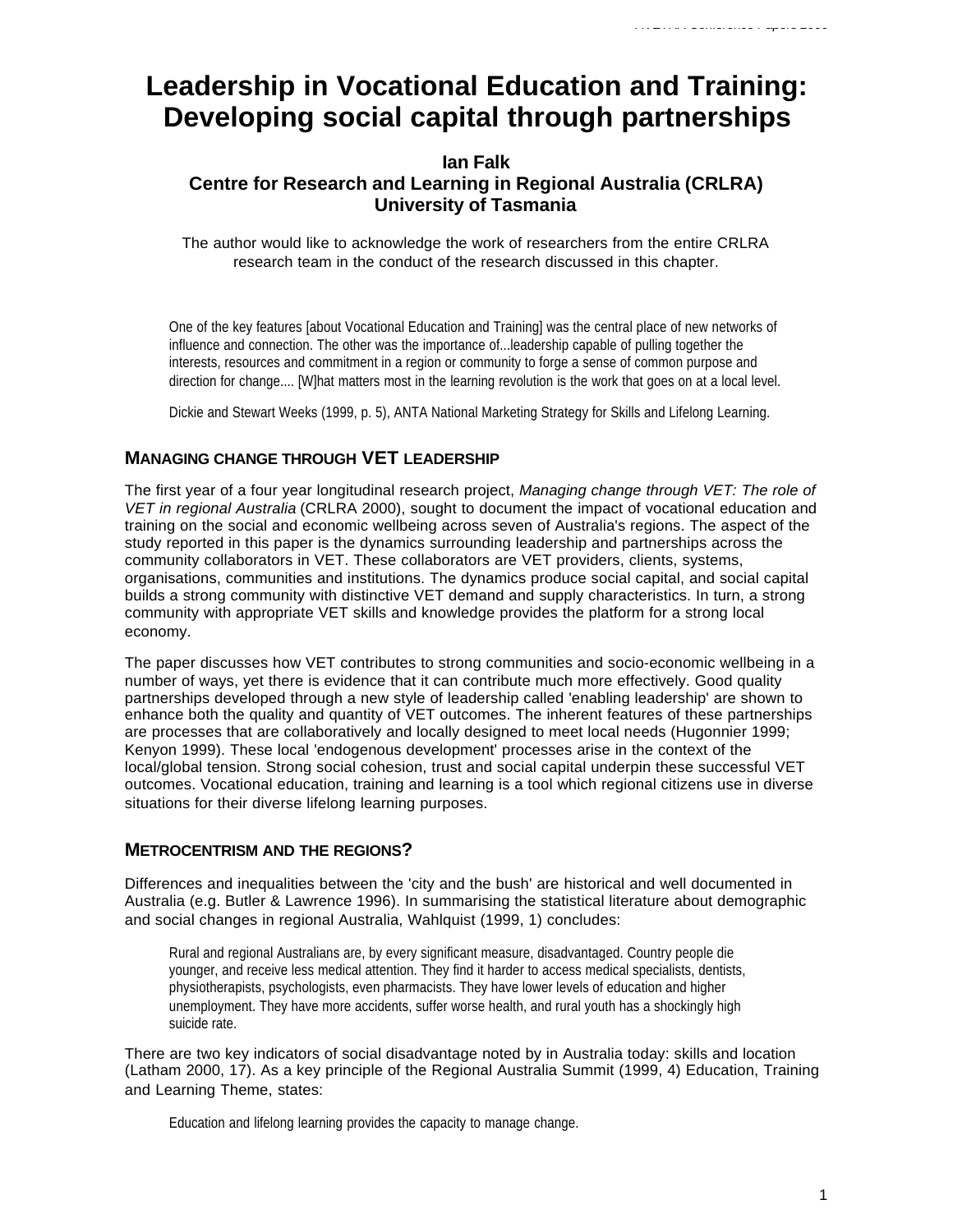Managing change, then, is the principal process involved in regional and community development, and it is the function for which VET is most needed. VET's role as a resource to those processes is the next issue to be examined.

## **VET AND PARTNERSHIPS**

A range of community, government and private VET organisations have been encouraged to change the way they do business by forming configurations and consortiums of partners for various purposes: to collaborate, to multiply inter-organisational networks or partnerships and take on a qualitatively different form in designing VET for specific purposes and regions. One reason for these changes in configuration, as suggest in relation to university and TAFE collaboration, is that:

... smaller, decentralised structures based on strategies of cooperation and horizontal relationships adjust more rapidly to changing technologies and market conditions, develop new products and services in a shorter time period and provide more creative solutions in the process. This form offers great competitive advantage in a global economy. (Sommerlad et al 1998, p. 17)

It is these 'structures' which are based on 'horizontal relationships' (that is, trust-based networks focused on common and shared needs and values) that this research sets out to document. This is social capital - the shared values, networks and trust (Falk & Kilpatrick 2000; Putnam 1993) which are identified in the research literature as enhancing economic outcomes.

The nature of the dynamics between various VET providers and vocational learning needs requires answering questions not only about the 'what', but also the 'how' and the 'why'. In this paper, answering these questions requires documenting and analysing the way people work with the circumstances they have at the local level, then facilitate and trigger the processes, systems and structures that produce VET outcomes. Capacities such as these are often called 'networking' and 'leadership', which are indeed recognised in the research literature as essential ingredients in the production of resilient and sustainable social and economic outcomes.

## **VET, NETWORKS AND LEADERSHIP FOR CHANGE**

Dickie and Stewart-Weeks (1999) find the importance of a '...focus on networks and leadership' (p. 6- 7). ANTA (2000) reports the significance of 'local leadership' and 'networks' (p. 25) in enhancing VET outcomes across Australia. This convergence in the research and policy literature is a significant change of direction for VET in Australia, and is supported by comprehensive community-based research into community leadership (Falk & Harrison 1998; Falk & Mulford forthcoming) that shows the different types and purposes of a situated-style of leadership that differs from tradition, top-down leadership forms. Peirce and Johnson (1997) highlight some of the main requirements for leadership under the conditions required in community leadership in the new millennium:

What we need...is something new - networks of responsibility drawn from all segments, coming together to create a wholeness that incorporates diversity. The participants are at home with change and exhibit a measure of shared values, a sense of mutual obligation and trust. Above all, they have a sense of responsibility for the future of the whole city and region. (p. iv)

Sometimes called 'situated leadership' (Falk 1999) because of its situation-specific characteristics, enabling leadership (Falk & Mulford forthcoming) includes relationship building and collaborative problem-solving, community capacity audits and situational analyses. In short, it involves asset mapping of social, human and economic resources (Kretzmann & McKnight 1993), to establish the developmental needs of the particular community and region. With the results of the situational analysis, the enabling leadership structure for that situation can be designed and relevant, local solutions can be collaboratively established. Enabling leadership as situated network building across traditional barriers for specific situations and purposes, is suspected to be different from traditional top-down notions of leadership, but this has only recently been explored through research. This paper begins the process of expanding and articulating work cited above, such as Falk and Mulford (forthcoming), whose chief findings thus far concerning enabling leadership are now summarised.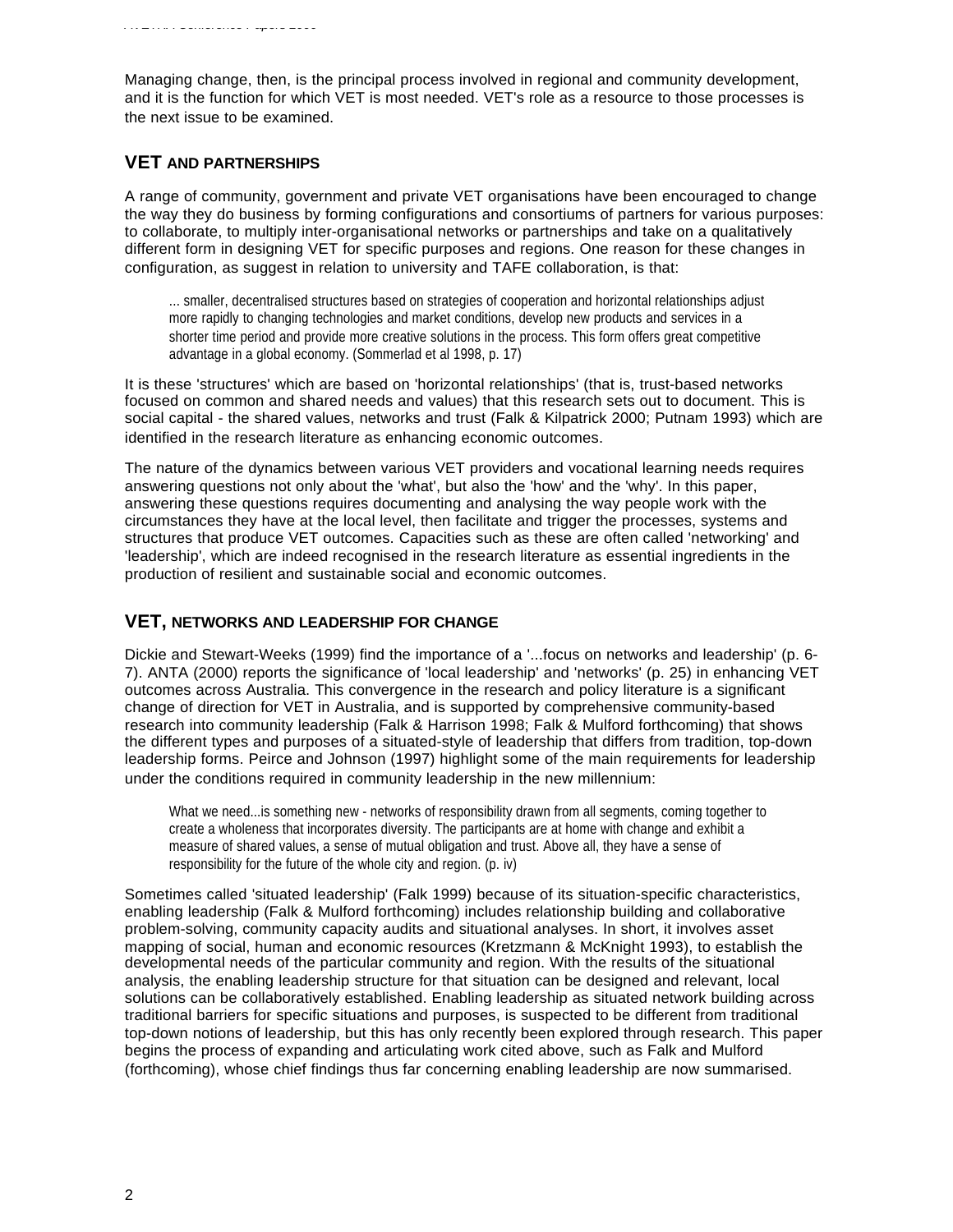The following are some of the key conditions that shape the nature of the interactive process fostering positive learning of knowledge and about identities. These contextual conditions contribute to enhanced networks, relationships, collective action and, therefore, leadership:

*AVETRA Conference Papers 2000*

- *Building internal networks*: Are the relevant knowledge of skills, knowledge and values present for the purpose in hand?
- *Building links between internal and external networks*: How well are the links between the internal and external networks in the community built and maintained?
- *Building historicity*: How effective is the building of shared experiences (including norms, values and attitudes) and understandings of personal, family, community and broader social history?
- *Building shared visions*: How systematic, inclusive, and inclusive of knowledge and identity resources (including norms, values and attitudes) is the reconciliation of past shared experiences with the desired future scenario/s?
- *Building shared communication*: How explicit and systematic are the communicative practices, about physical sites, rules and procedures?
- *Building each other's self confidence and identity shifts*: How explicit and systematic are the opportunities where these interactions occur?

The role of leaders under these contextual circumstances is basically one of developing trust. For example, the building of networks relies for its success on building trust between the network members, a clear leadership role. Likewise, building trust between people as they share communication is fundamental to successful outcomes. It can also be seen that one outcome of the above indicators of sound process will be enhanced levels of generalised trust and commitment in all the networks of that community-of-common-purpose. In other words, trust is apparent at both specific and generalised levels. Building trust must clearly be a goal of leaders of the new millennium.

The precondition for 'good leadership' in the new times heralded by the above is that the leadership is not approached from a predetermined 'this is the right way to do the job' stance: the action is situated in a particular location, with particular needs and particular planned outcomes in the form of *enabling* others. The situation dictates the needs, the planning and the outcomes. The situation determines the type and extent of enabling leadership that is involved. The characteristics of an enabling leader in new times include:

- relationship-building across community sectors (genders, classes, ethnicities, ages and so on) to establish common interests and activities for furthering the community's specific future and goals
- relationships develop from interactions which need qualities of historicity, externality, reciprocity, trust, shared norms/values
- identifying relevant knowledge and identity resources for particular purposes taking account of need for plentiful interactions
- bringing people together with resources to plan possible futures
- planning opportunities for future events, interactions small, large, across community to facilitate the short and long term goals of the futures agenda
- ensuring the facilitation of networking across groups and sectors throughout all processes
- celebrating and documenting successes, recognising and moving on from failures.

In the section that follows, the methodology for the overall project, from which the data reported here is drawn, will be outlined.

## **PROJECT METHODOLOGY**

The main study (CRLRA 2000) sought to provide the greatest possible amount of information in a wide range of areas where vocational education, training and learning occurs, across an initial 7 regions. The theory-building research design can be described broadly as a multi-site, multi-method approach (e.g. Maxwell 1996).

The interviewee selection process in those 7 regions was informed by the five objectives in the *National Strategy for Vocational Education and Training 1998-2003* (ANTA 1998). The objectives are equipping Australians for the world of work; enhancing mobility in the labour market; achieving equitable outcomes in vocational education and training; increasing investment in training; and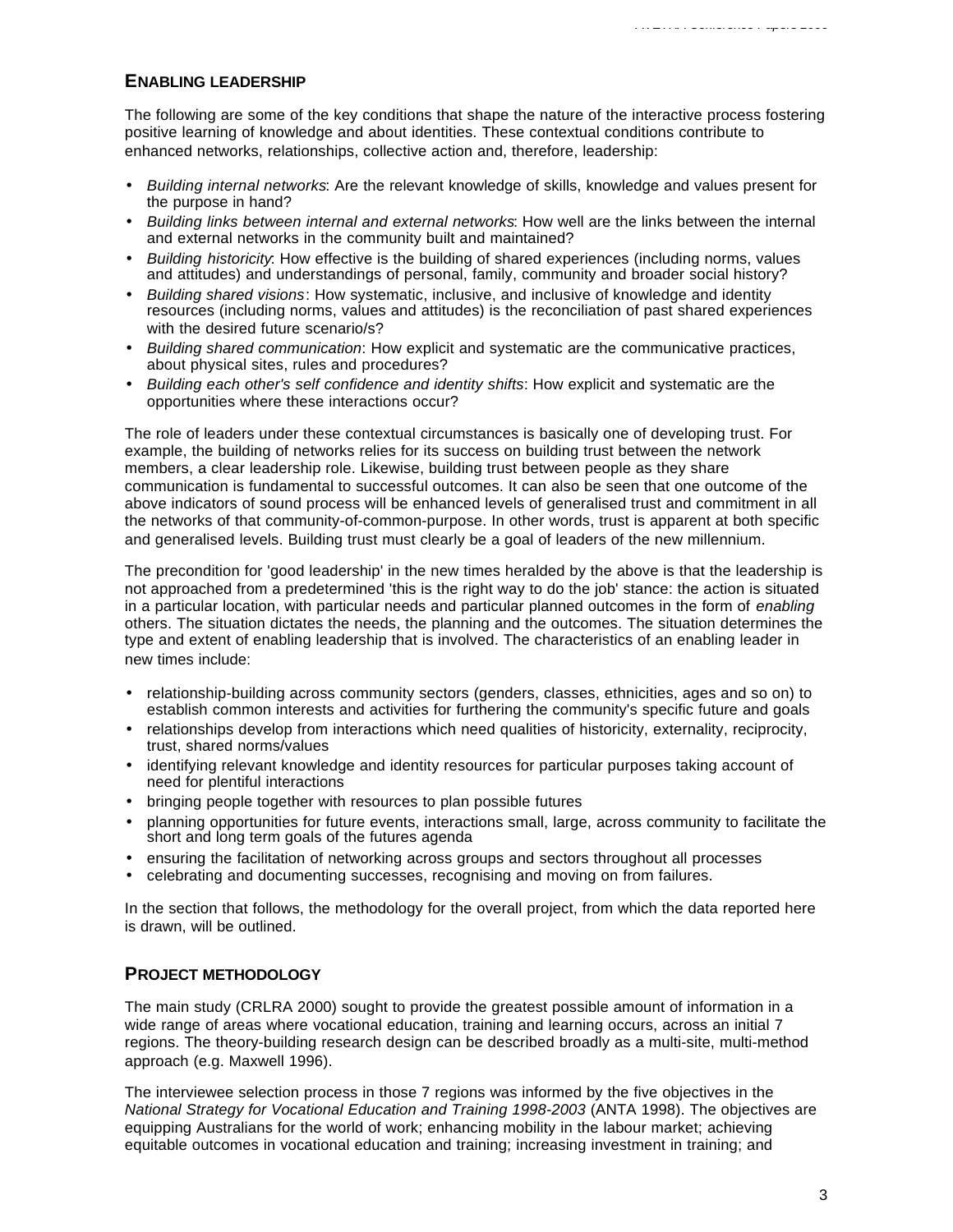maximising the value of public vocational education and training. These objectives were used to identify specific issues and groups as foci for the different sites selected, and a purpose-made questionnaire as well as targeted interview schedules were developed.

The purposive sampling strategy (Patton 1990) deliberately sought respondents from four groups in each of the seven regions: First, there were organisations concerned with formal VET provision. Second, there were employers. Third were representatives of community organisations, and fourth were learners or community members. The two main sources of data were interview data and questionnaire data. For each of the four interviewee groups, questions were based around the same four interest areas. Information and perceptions were sought about:

- changes in the community and their impact on individuals and organisations;
- interactions related to vocational education and training among individuals, enterprises, VET providers and community organisations;
- recent vocational education and training experiences focussing on their contributions to social and economic wellbeing;
- people's perceptions about the future vocational education and training needs.

Questionnaires were completed by most interviewees from the 28 sites. In total, 399 questionnaires were completed for scanning purposes. Data were analysed using a combination of manual thematic analyses, NUD\*IST, and some detailed ethnomethodological analyses using a range of techniques (Miles & Huberman 1984). Standard statistical procedures were applied to the questionnaire data as appropriate, though these data are not the subject of the report in this paper.

The data reported in this paper tests the assumption that local (endogenous) planning and leadership enhance socio-economic VET outcomes for regions, and that these outcomes are in fact more sustainable. Two examples of the data showing this endogenous planning will be shown. They illustrate various features of the trust and social cohesion that are found to be important for enabling leadership, especially across sectors.

The research questions from the main study concerning partnership and leadership are:

- What are the different configurations of vocational education and training in regional communities?
- What are effective models of collaboration between communities and their VET providers?

It is stressed here that the following section draws on only a small section of the data as illustrative documentation of the research findings. The paper continues now with a sample of illustrative data, then continues with a section outlining the study's results for partnership and leadership issues. Readers are directed to the main report, available on the web (http://www.CRLRA.utas.edu.au), in photocopy form, or in published report form from ANTA or CRLRA directly.

## **ENABLING VET LEADERSHIP: TWO CASES**

This section presents two cases of many in the data. Each case shows how the partnerships and leadership differ according to the local needs and situation.

#### **Case 1: TAFE as a VET enabler**

Collaboration in this case brings together four participating partners, all benefiting in a multitude of ways. The case beginnings stem from a number of felt, as well as expressed needs. The members of an Indigenous retirement village express a felt need to the City Council for a place in which they can gather and socialise. The Council is unable to respond due to financial constraints. TAFE offers to offset some of the associated costs by supplying labour to the project and in doing so meeting the need for a practical work experience component of some of its Indigenous trainees.

Each of the participants is unable to accomplish their goals without the ensuing interaction between each of the partners. Mutual benefit is accomplished in an efficient manner. Collaboration achieves that which in isolation is unachievable and is accompanied by a number of unintended social outcomes of great importance to each of the collaborators.

A representative of the local city council describes the way the case worked in practice: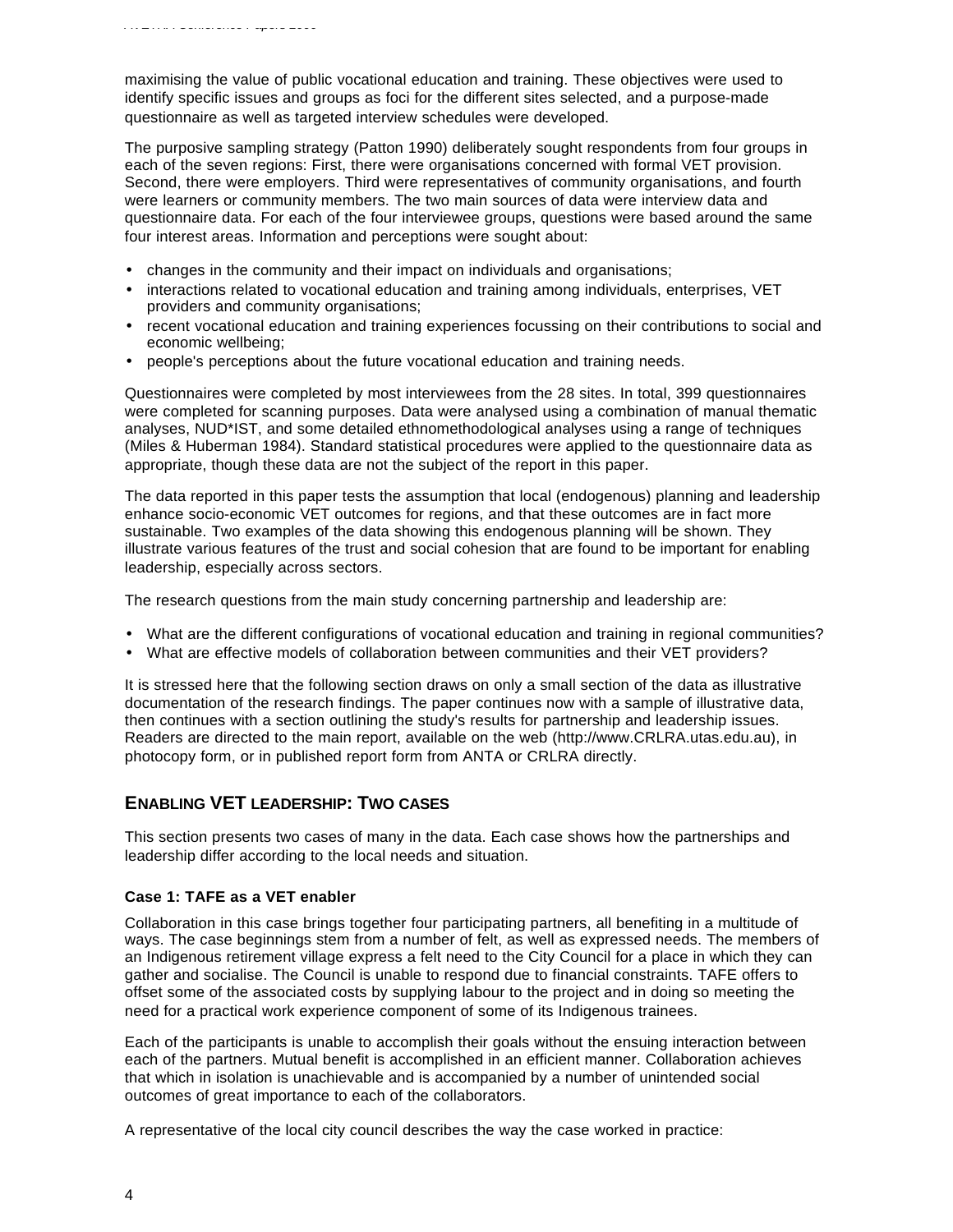#### **Case 1: TAFE as enabler**

When the [retirement] village was first constructed it was based on a philosophical principle that it wanted to promote independence of living amongst older people. Even though they were living in supported accommodation they would be encouraged to live as independently as possible and in fact live in a town-like or home-like atmosphere. In practice what we found was that the needs level of the people in our hostel increased, the support needs increased and also that the people there themselves wanted to gather together rather than being necessarily part of the broader community because of the difficulty of moving around and so on. They were happy to work together and to play together if you like, as a community, in itself, and they had been asking council for some time to construct a recreation facility for them where they could meet and conduct their various activities. Well, at that stage council couldn't afford to do that because we had a strong commitment to other works at the village. However the TAFE approached council with an offer to provide labour to construct a recreation room if council would provide the funds for the purchase of materials and other things. Council accepted that as a good idea and went ahead, and the building was actually constructed and it's now in constant use by the people in the village.

Now the outcomes from that were, I guess it's a win/win for everybody. First of all, the people in the village got themselves a recreation room that they really love and that they use a lot, and they're very proud of it. Secondly, the people at TAFE got an opportunity to get real work experience building a real building rather than just a mock up on the TAFE site, and particularly that was for younger Aboriginal people who were participating in the building program. They were the - it was basically an Aboriginal training program, (Thirdly) I guess it gave them an insight into the problems of older people in being on the job there and seeing the needs of older people, but also in reverse [it] showed a more positive side of young people to older people. You know ... older people are fairly critical of younger people generally and think that they are just bludgers and threats to their existence and I think that, you know, one of the positives was that there was a bit more understanding and appreciation from the residents in the village to the TAFE students who were there doing the work. So, yeah, it was a two-way thing. And (Fourthly) I guess council was in-between - [it] got the benefit of a building that is now an asset to its retirement village so council thought it was a pretty good project. You know we were very pleased with the outcomes of the project.

TAFE were extremely pleased with the outcomes too, first of all because if they hadn't had a project it's most likely that the course would not have run, they basically have to have a project that they can work on and work towards and they were looking for one. What they can provide is the labour, but obviously the other participant has to provide the materials and there is a fair bit of money involved in that, so, it's not easy for TAFE to get another joint venturer if you like in these projects, so they were very happy: it kept a course going that otherwise would have been lost to [The District] and once courses are lost at TAFE and other things, you know, they don't come back. So that, that was part of the drive to do it too, that we didn't want to see that building trade course disappear, or it was pre-apprenticeship training course disappear. And ... as I mentioned before, we were looking at other potential joint venture projects with TAFE as well. We haven't actually entered into any with them, but TAFE has worked with other groups like the Department of Housing to do works on their estates and so on, so TAFE's involvement with the community has continued after that particular project. Maybe that one gave them a bit of a high profile that they can hold up and say, 'look we can do it'.

#### **Outcomes of Case 1**

- There is external networking (inter-organisational practices) evident on the part of all groups, and to external regional and state structures, initiated by strong local leadership
- Changed attitudes are evident, and to personal identities so individuals see themselves as being able to develop in different roles - the capacity and willingness to act in new and different ways. That is, changed attitudes and identity formation promote risk-taking and transfer of learning through networks both within and linking to outside the communities
- Raised levels of awareness and caring for other members of community
- Learning took place at different levels personal, group and organisational
- Individuals acquired skills
- Lifestyle of retirees improved
- Cost sharing and reduced capital outlay claimed
- Resources associated with drawing on future and past experience evident (dimensions of historicity and futuricity)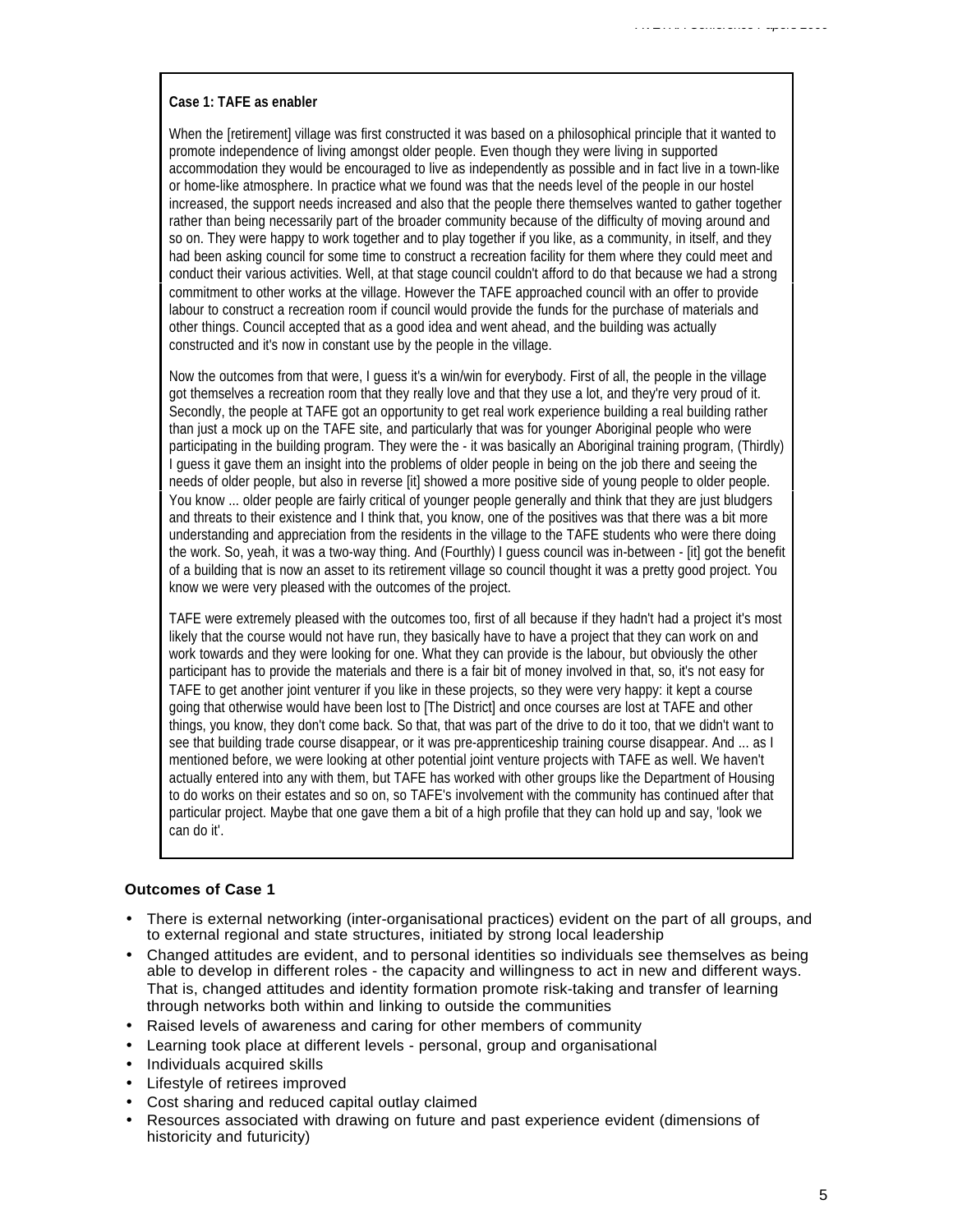- Understanding and trust is improved between Indigenous youth and the older Indigenous generation living at the centre
- Financial and social benefits from the TAFE course being maintained in the community
- Collaboration secured TAFE course for future
- Real life skills building project for students

In other words, this model demonstrates elements of three different groups of needs being met: Individual, community and region.

#### **Case 2: Community as VET enabler**

Collaboration is not simple, nor is it uniform in its influence. Collaboration occurs for specific purposes in specific places at specific times, and its very nature means that some stakeholders will be included and other groups may not. The trick of the leaders or initiators of the collaboration is to know who should be involved in the case in hand. However, knowing who and actually achieving the involvement of the desired parties are often two different matters, for reasons that may be beyond the control of the local planning group. The following scenario illustrates some of the multi-dimensionality of partnerships and collaboration.

#### **Case 2: Community as enabler**

The Lakeside Committee was formed to try to beautify and reclaim the banks of the lake on which the town is located. The group formed and then needed to affiliate with a registered body to be eligible for Government funding. They became a group under Landcare and received \$45,000 over three years. While Landcare is largely rural based, the Lakeside group draws in people from a wide range of organisations, including local orchardists, the Development Association and the local Indigenous groups.

A proper project plan was drawn up and the plan is to get rid of the exotic trees that have grown up along the bank and to replace them with native trees. Part of the project involves collecting seeds to use in the revegetation programme. There is a core group of five people in the project, but it is often possible to have up to thirty volunteers come to help on planting days.

Generally, it is perceived that the town gets together to work on important projects. The group's major project is building a bush house at the High School to raise seedlings to be planted out. This could be used by the High School as well. The local Convent school and the local High School will plant trees. Volunteer groups will also plant.

A group of eight trainees under the management of Greencorp (a training company) has used the Lakeside project as their base for training. They have been working there for six months and are about to finish. They have been involved in all kinds of training on the site. The Project provides the materials and the trainees provide the labour. They have cut down exotics, replanted the shores of the lake, put in walking tracks, and put in a bridge.

Local businesses are asked directly if they will help. They have been very generous. The cement works has helped; local orchardists have helped; graziers; ACME Machinery; the welding works donated the steel frame; and a local builder was the works overseer. There were also outside links involved with the project. For example, the Department of Natural Resources was involved with the grant application, Greening Australia and Greencorp have also been involved in different aspects.

One section of the lake shore which is a traditional Indigenous area has been allocated to the local Indigenous group to deal with in their own way. They intend to plant bush-tucker trees and to put in a dance area. The Indigenous dancing group will be involved as well.

Across the district, there are a multitude of identified training opportunities which remain unmet.

However, the local TAFE branch is threatened with closure because the only courses it offers - standard construction and engineering courses - are not viable. The community wanted the TAFE to run a computer course, but the TAFE didn't have the resources, so the course was run from a school at a regional centre an hour's drive away. The decision on which courses to run is beyond the control of the local management, and in the hands of the manager at the main campus about an hour and a half's drive away in the regional centre.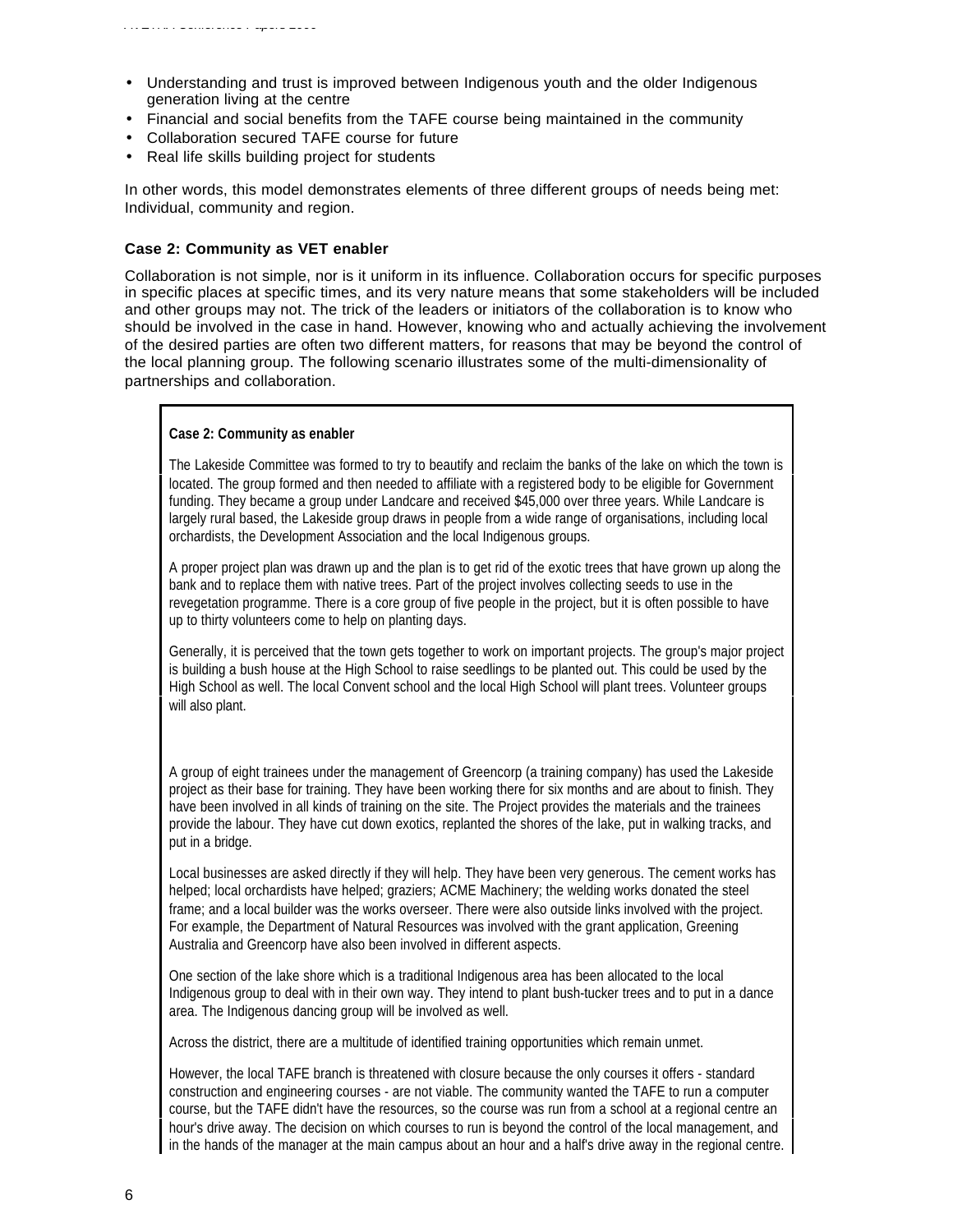The demise of the TAFE would result in the loss of about three jobs to the town, a physical asset of considerable value, and an enormous potential asset to the community and region.

A local committee led by the Mayor is now seeking ways to secure the funds to ensure the TAFE stays in town and provides a more community responsive community college offering.

#### **Outcomes of Case 2**

Strongly evident in the piece are the points already confirmed, especially the interplay of individual, community and regional dynamics. As well:

- The role of adequate resourcing is crucial to achieving sound outcomes
- The impact of external (in this case regional centre) decisions on more peripheral wellbeing
- The impact of the initiative and different forms and styles of leadership are integral to the success of the ongoing collaborative projects
- The partnerships open up and identify coherent and locally relevant employment and training opportunities
- The case of the TAFE branch provides a different view of collaboration, and demonstrates the contribution of the TAFE - its three jobs, the value-adding that the maintenance and rates of the campus pass on to the local district and the contribution to the community of the employees outside their work role
- It also illustrates some of the constraints involved in achieving partnerships when a 'head office' is removed from the community involved by a long drive and therefore does not fully appreciate local issues.

There are bound to be local opponents to the above initiatives, and these would lend another view of the situation, although it is to be expected that a collaborative outcome, while aiming for a shared purpose, may not carry all in its path.

#### **RESULTS FOR LEADERSHIP AND PARTNERSHIPS**

The results of this paper show that there are aspects related to partnerships driven by effective leadership in the local organisation of VET that directly impact on its effectiveness. These aspects are not only to do with the physical resources available to the participants (such as transport and childcare). Nor are they solely related to the individual's skill base, confidence or motivation, even though these issues have been shown to be vital in VET's effectiveness in their own right.

Each successful partnership within a configuration can be described according to four primary variables:

- **Purpose** : The purpose of the partnership is a stabilising influence on the project as well as needing to vary with emerging vision and needs. Well-defined and well-understood purpose is the linchpin of the development of strong networks among the partners, and the resulting trust facilitates VET outcomes at individual, community and regional levels.
- **Partnership members**: The membership must be of the people who work to get things done. Leaders emerge for different stages of the partnership development. Good leadership is characterised by participation, relevance and flexibility. Partnerships that do not work appear to be those whose membership is 'by sector' rather than 'by operant'-the person who actually exerts the force to get things done.
- **Intensity**: The number of meetings per week, month or year is a crucial factor in the viability and success of partnerships. Early in a cycle, more frequent meetings are important until shared vision and trust are built, and real and expressed needs are understood and planned for. This depends on the strengths of the staff 'on the ground'-their skills as individuals and team workers. The intensity of meetings will taper as trust builds, until meetings are held as required.
- **Duration**: The duration of the project partnership will vary according to purpose, relevance of needs met, adjustment to emerging needs, and the development of the partnership to meet changing community and regional needs. In many instances, the partnership re-configures (has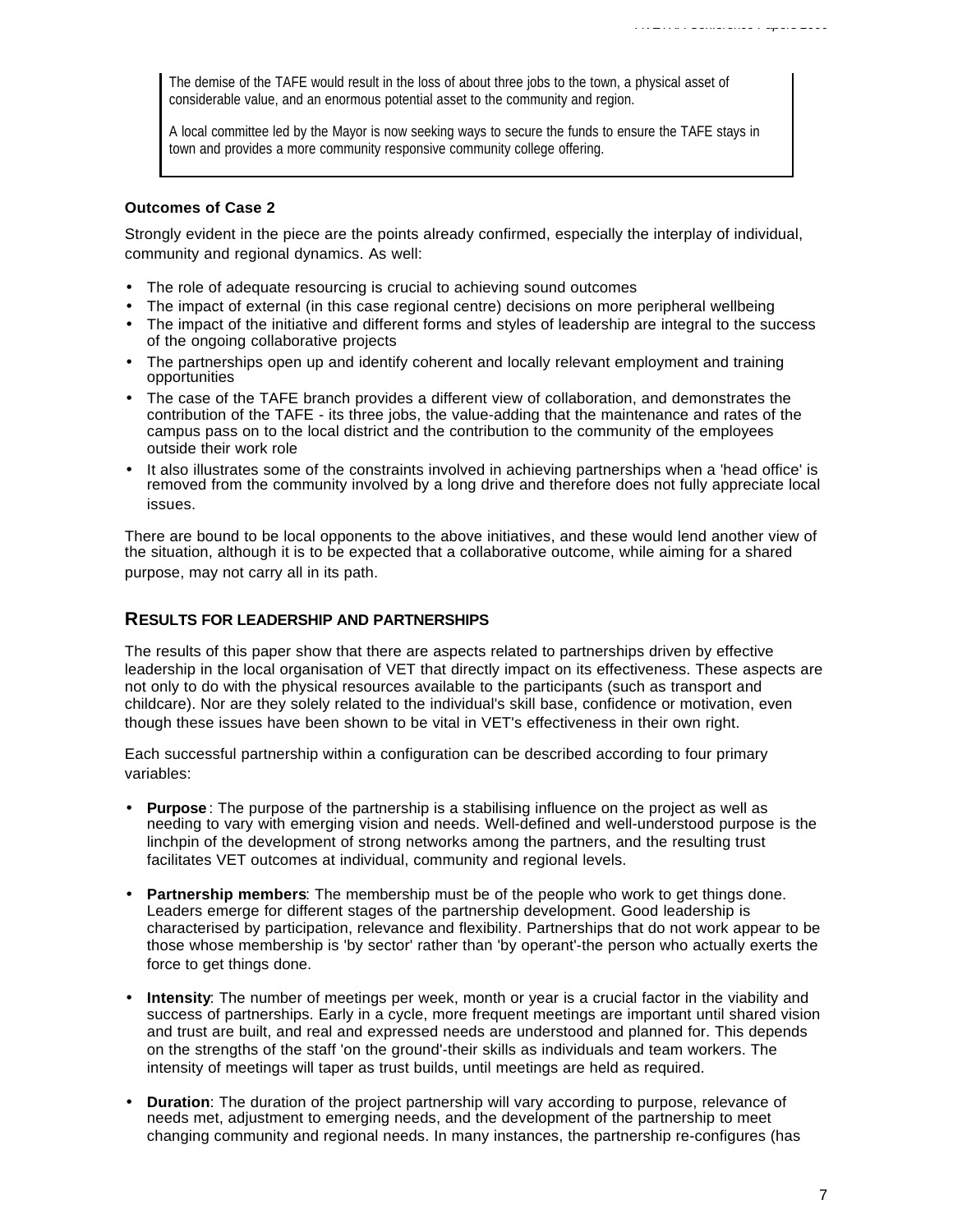slightly or radically different operant members) for a different purpose, although this is only possible because of the continuity of staff and vision established in the earlier partnership.

These four variables are then defined according to five dimensions (see Table below):

- on-ground personnel continuity and leadership
- vision coherence and continuity
- relevance of activating needs
- relationship among partners
- mix of individual, community and regional focus

#### **Table: Elements of effective partnerships**

|                        | On-ground<br>personnel<br>continuity &<br>leadership                                                                                                                                                                | Vision coherence &<br>continuity                                                                                               | Relevance of activating<br>needs                                                                                                                                                                                                            | Relationship among<br>partners                                                                                                                                                                              | Mix of individual,<br>community &<br>regional focus                                                                                                            |
|------------------------|---------------------------------------------------------------------------------------------------------------------------------------------------------------------------------------------------------------------|--------------------------------------------------------------------------------------------------------------------------------|---------------------------------------------------------------------------------------------------------------------------------------------------------------------------------------------------------------------------------------------|-------------------------------------------------------------------------------------------------------------------------------------------------------------------------------------------------------------|----------------------------------------------------------------------------------------------------------------------------------------------------------------|
| Purpose                | Continuity of relevant<br>personnel is<br>essential for quality<br>and sustainable<br>outcomes. Purpose<br>determines staffing<br>needs, but changing<br>purpose (oiled by<br>trust) may need<br>changing personnel | Vision will change<br>over time but must<br>retain aspects of<br>continuity and<br>coherence according<br>to evolving purposes | Externally imposed<br>purposes must intersect with<br>participants' real and<br>expressed needs for<br>successful impacts.<br>Reciprocally, if these needs<br>are the starting point, then<br>emerging purposes and<br>wider needs may grow | Shared<br>understanding of<br>purpose will develop<br>trust and facilitate<br>action                                                                                                                        | The project purpose<br>will serve multiple<br>ends at different<br>stages                                                                                      |
| Partnership<br>members | Continuity of staff<br>intersects with the<br>need to have those<br>staff as the ones who<br>get things done.<br>Leadership is the<br>issue                                                                         | Shared vision<br>facilitates the work of<br>those who get things<br>done in working as a<br>team                               | Relevance of activating<br>needs will change and so<br>affect the composition of<br>staffing needs                                                                                                                                          | Trust among partners<br>continuously<br>confirms the status of<br>those who get things<br>done                                                                                                              | Those who get things<br>done will do so at<br>these different levels<br>of impacts; this mix<br>will help determine<br>staffing requirements<br>and continuity |
| <b>Intensity</b>       | Intensity of<br>interaction between<br>partners is directly<br>affected by continuity<br>of on-ground<br>personnel                                                                                                  | Intensity of<br>partnership is<br>affected and<br>streamlined by<br>coherence of vision<br>with resourcing<br>implications     | More interaction has to<br>occur in times of disjuncture<br>where needs are not being<br>met, putting strains on<br>resources and trust                                                                                                     | <b>Trust between</b><br>partners reduces the<br>intensity of<br>interactions so<br>facilitating outcomes<br>and minimising<br>resourcing<br>requirements                                                    | Varied individual,<br>community and<br>regional impacts are<br>likely to demand a<br>more intense<br>meeting schedule for<br>partners                          |
| <b>Duration</b>        | Personnel continuity<br>directly impacts on<br>(a) the project<br>sustainability over<br>time, and (b) the<br>relevance of project<br>duration according to<br>purpose                                              | visions are<br>strategically linked to<br>project duration                                                                     | Evolving and relevant Relevance of activating<br>needs is a key factor in<br>determining real project<br>duration                                                                                                                           | Trust oils the<br>flexibility of project<br>duration, avoiding<br>needless<br>continuance and<br>resources of projects<br>facilitating the<br>reformation of<br>partners for new or<br>revitalised purposes | Real impact on<br>regional level builds<br>over time, along with<br>staff and vision<br>continuity and<br>coherence                                            |

The main issue to consider is not the configuration of all the VET players and stakeholders at any one site, but the partnerships within the configuration. The partnerships drive the effectiveness of VET outcomes, where effectiveness includes the variety, depth, time span and availability of provision.

#### **WHAT ARE EFFECTIVE PARTNERSHIPS AND THEIR RELATION TO LEADERSHIP?**

The features of effective VET partnerships are:

• Successful partnerships have employed a community-based, bottom-up planning process which is broadly collaborative.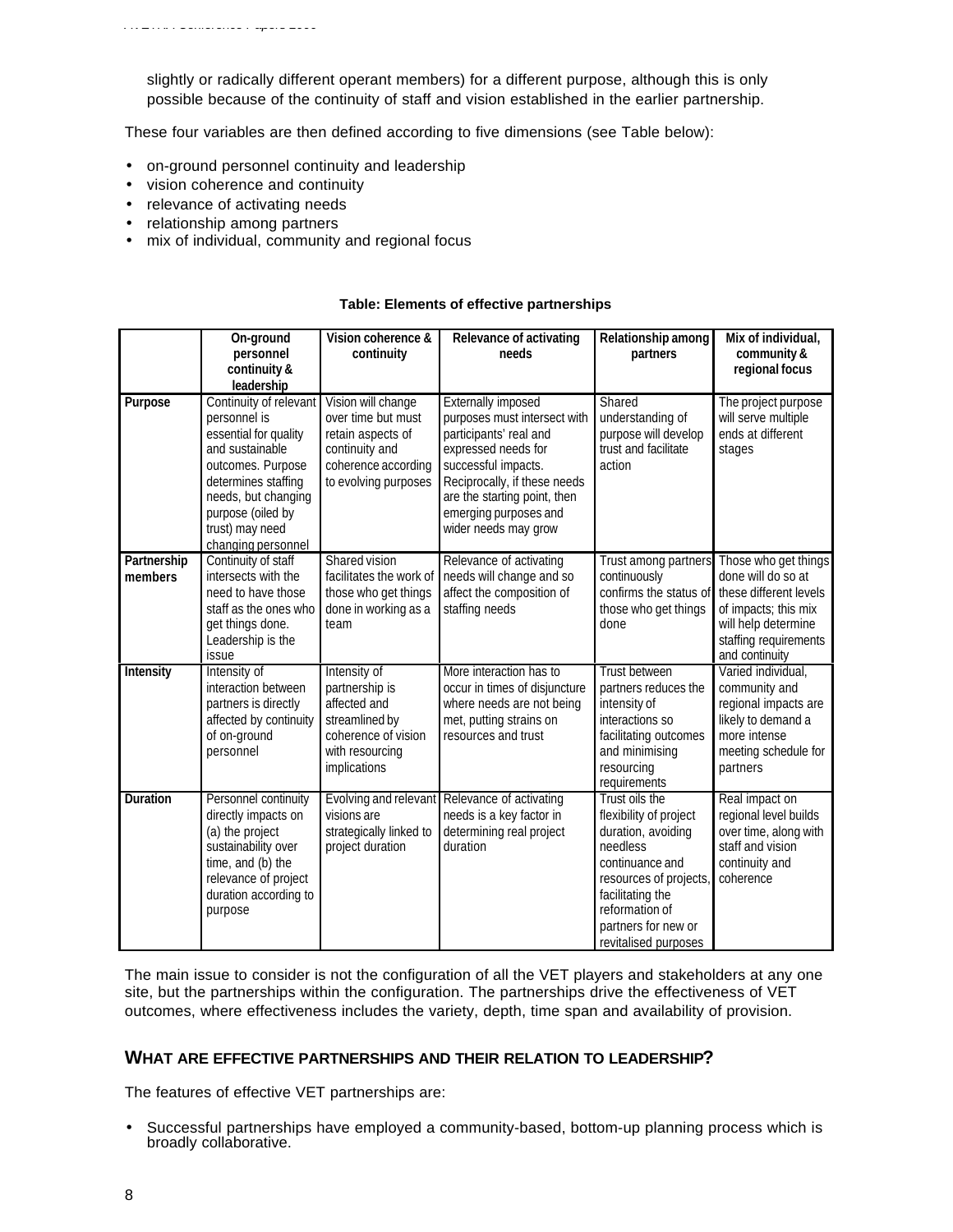- Successful partnerships depend on the relevance of the vocational learning that arises from the planning processes in terms of filling the felt and expressed needs of the participants.
- Successful partnerships begin and are carried into practice through leadership of various kinds.
- While collaborative community-based planning and development processes are crucial, these depend on government to resource programs *and their development processes* adequately.
- Continuity of relationships over a period of time (historicity) leads to more positive VET outcomes through the consistency of availability and the consequent building of trust.
- Collaboration at a rural level reduces some barriers to participation.
- Historicity (continuity of relationships) between local partners (community, schools, TAFEs) promotes a self-checking or peer accountability, or 'horizontal accountability'.
- One form of provision of VET, or one approach, or one set of courses, or one teaching method, does not work across the board. This is sometimes described as 'one size does not fit all'.

Allen (1999, 9) describes the five levels of economic development of which VET is such an integral and embedded feature. Given the inescapable fact that the sole purpose and *raison d'etre* for vocational education and training is to enhance economic and social wellbeing through a cycle of individual knowledge, skills and identity development, it is significant that the analyses in this and preceding chapters support Allen's contention that levels of capacity must precede strong economic outcomes. Allen's model, with minor amendments in the Figure below, illustrates how economic development, is dependent on the levels of capacity at the foundation of the pyramid:



#### **Figure: The five levels of economic development**

Amended from the original diagram by Allen, J. 1999, *The Nebraska model*, Keynote address to Regional Australia Summit, Parliament House, Canberra, 27-29 October, p. 9.

This paper has presented a section of data that supports a model of partnerships and leadership driven by bottom-up, community-owned planning processes. This appears to ensure sustainable VET outcomes because of VET's resulting relevance in meeting real and expressed needs, in building community capacity, and, as mentioned, in contributing to the likelihood of sustainability. Purposefulness, leadership, vision, and continuity of staff and provision are vital in securing positive and sustainable VET outcomes. None of these is possible without a shift in focus from funding generic VET outcomes to resourcing the building of strategic processes and capacity of a collaborative and inclusive kind.

Key barriers to effective collaboration and partnerships include a lack of social cohesion and trust. Partnerships that successfully blend strong community-based goodwill with external networks and resources will achieve the most positive benefits. This results in heightened wellbeing at three levels: individual, community and regional. In very general terms, and from the broader study, there are reports in the data that VET has a positive impact on the social and economic wellbeing of regional Australia. This impact is made through the enabling effect on the achievement of outcomes that are needed by regional Australians, and that directly affect their lives.

In general, it was found that "...social cohesion, trust and social capital underpinned all successful VET outcomes" (CRLRA 2000, 129). Specific findings from the main study relating to partnerships and leadership include: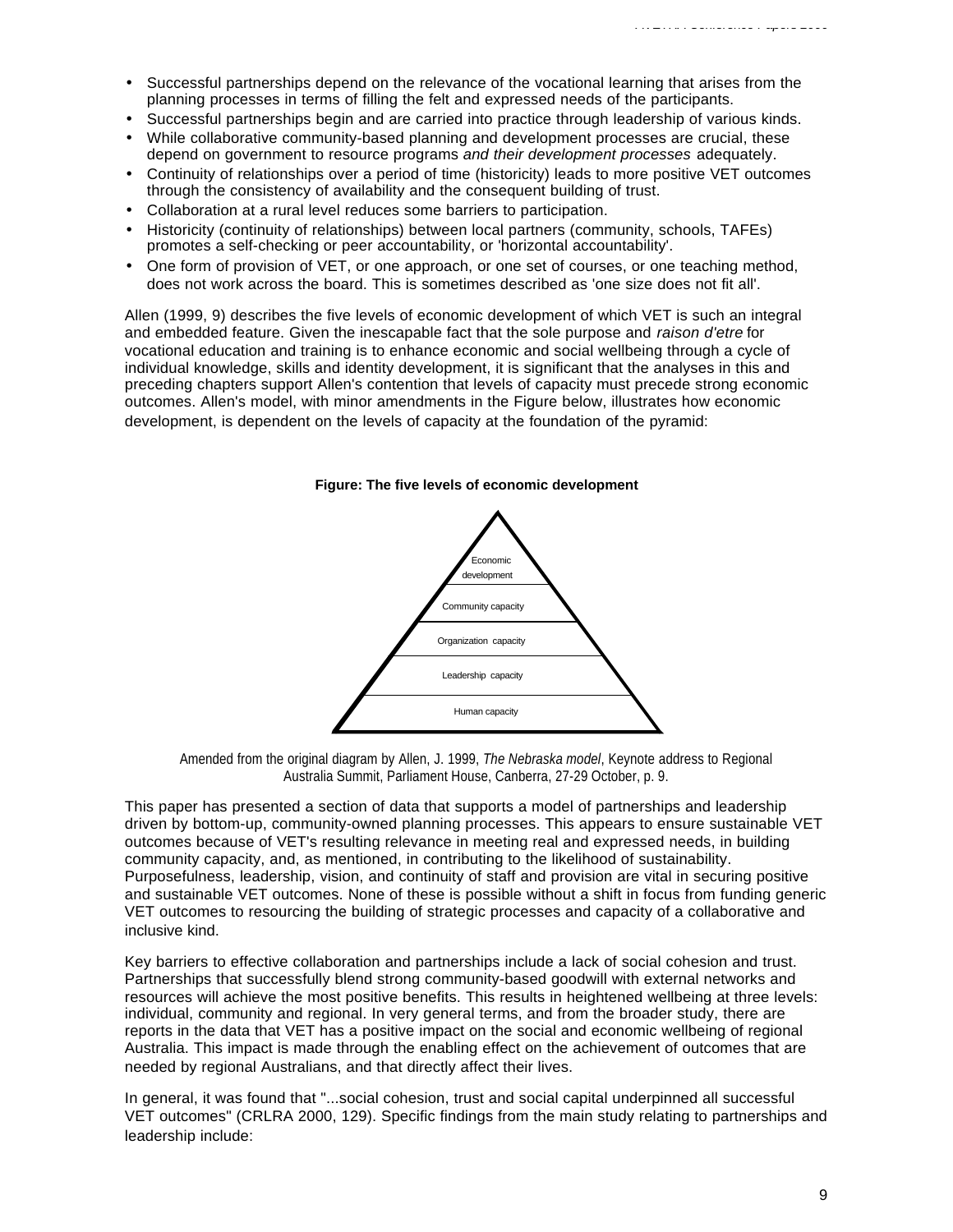- 1. Vocational education and training (VET) is an enabler for rapid change in regional Australia. It does this by facilitating:
	- Relevance and purposefulness
	- Effective partnerships
	- Trust
	- Leadership
	- Quality and quantity of infrastructure
	- Perceptions of VET as 'learning' rather than education and training
- 2. VET is most effective when in accord with the principle of 'Integrity of Continuity':
	- Continuity of personnel, resources and place
	- Purposefulness
	- Inclusive planning
	- Organisational and community history and precedents
	- Vision for future of vocational education and training in the community
- 3 Integrity of continuity is achieved through collaborative local, community-based and inclusive planning for VET that meets the needs of:
	- Individuals
	- Community
	- Region
- 4. VET's impact on social and economic wellbeing is achieved through building capacities consisting of:
	- Skills
	- Confidence
	- Networks
	- Job readiness
- 5 Developing quality partnerships in vocational education and training involves bonding communities together as well as connecting them to external agencies and information.

Partnerships that successfully blend strong community-based goodwill with external networks and resources achieve the most positive benefits. There is evidence that the benefits translate into heightened social and economic wellbeing at three levels: individual, community and regional. In order to confirm and expand the nature and extent of these benefits, this third aspect should be examined in more detail in the ongoing study. Key barriers to effective collaboration and partnerships include a lack of social cohesion and trust.

## **IMPLICATIONS AND CONCLUSIONS**

The most significant implication for practice lies in the fact that VET is most effective when local planning and development of VET responses are achieved in collaborative partnerships. The direct implication is that regional audits and capacity building, using an endogenous development design, must be implemented (see Guenther et al 2000, for an example). Once this is achieved, the individual, community and regional VET needs can be fulfilled using the national frameworks and structures as the imprimatur. For practice, this means linking more strongly with local groups and organisations, identifying an enabling leader from the community (who may be from a provider but must have local trust) not only industry but the whole community. It is not enough in itself to cater for industry's needs, since the outcomes, while important, need to be locked into the (as near as possible) whole community for support, resource management and sustainability.

It is stressed that strong social cohesion, trust and social capital underpinned all successful VET outcomes documented in this study. In all cases where these factors had been undermined or were lacking in some way, the contribution of VET to the wellbeing of those living in regional Australia was not as clear as in cases where these factors were strongly in evidence. The study carries with it the force of logic that portrays vocational education, training and learning as a tool which regional citizens could use more effectively in diverse situations, for their diverse lifelong learning purposes.